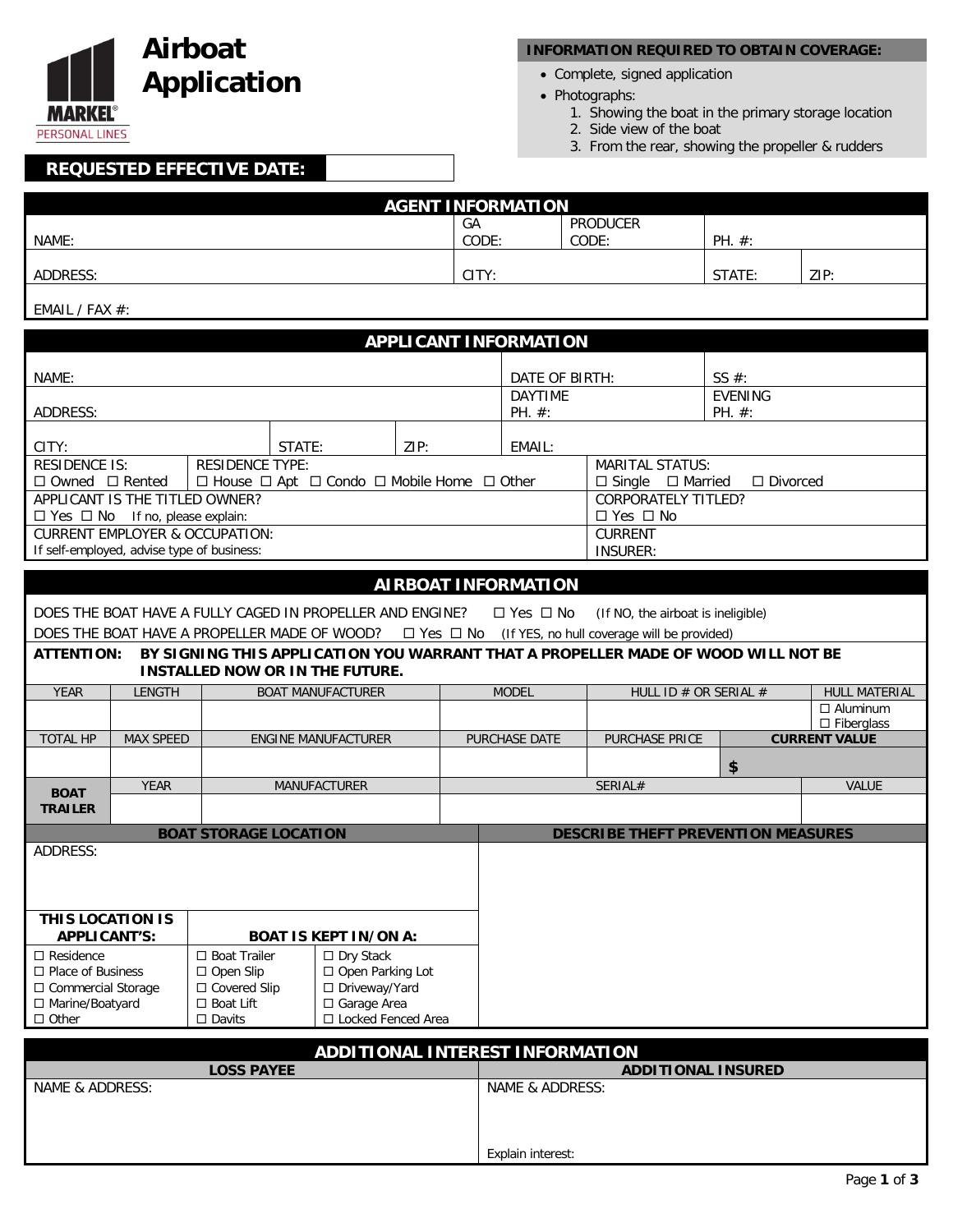| PRIMARY OPERATOR INFORMATION                  |                                     |                                       |                                    |                                |                                        |
|-----------------------------------------------|-------------------------------------|---------------------------------------|------------------------------------|--------------------------------|----------------------------------------|
| <b>NAME</b>                                   | DATE OF<br><b>BIRTH</b>             | DRIVER'S LICENSE #<br>& STATE         | # YRS BOATING<br><b>EXPERIENCE</b> | # YRS BOAT<br><b>OWNERSHIP</b> | <b>RELATIONSHIP TO</b><br><b>OWNER</b> |
|                                               |                                     |                                       |                                    |                                |                                        |
| Describe airboat experience:                  |                                     |                                       |                                    |                                |                                        |
|                                               |                                     |                                       |                                    |                                |                                        |
| Describe ALL prior boating                    |                                     |                                       |                                    |                                |                                        |
| losses. If none, state 'None'.                |                                     |                                       |                                    |                                |                                        |
| List and describe all motor vehicle           |                                     |                                       |                                    |                                |                                        |
| violations and accidents in the last 3 years: |                                     |                                       |                                    |                                |                                        |
|                                               |                                     | <b>SECONDARY OPERATOR INFORMATION</b> |                                    |                                |                                        |
| <b>NAME</b>                                   | DATE OF<br><b>BIRTH</b>             | DRIVER'S LICENSE #<br>& STATE         | # YRS BOATING<br><b>EXPERIENCE</b> | # YRS BOAT<br><b>OWNERSHIP</b> | <b>RELATIONSHIP TO</b><br><b>OWNER</b> |
|                                               |                                     |                                       |                                    |                                |                                        |
| Describe airboat experience:                  |                                     |                                       |                                    |                                |                                        |
|                                               |                                     |                                       |                                    |                                |                                        |
| Describe ALL prior boating                    |                                     |                                       |                                    |                                |                                        |
| losses. If none, state 'None'.                |                                     |                                       |                                    |                                |                                        |
|                                               | List and describe all motor vehicle |                                       |                                    |                                |                                        |
| violations and accidents in the last 3 years: |                                     |                                       |                                    |                                |                                        |

| <b>ELIGIBILITY QUESTIONS</b>                                                                                                                                                                                                  |                      |
|-------------------------------------------------------------------------------------------------------------------------------------------------------------------------------------------------------------------------------|----------------------|
| IS THIS VESSEL USED COMMERCIALLY OR LEASED TO OTHERS UNDER A BAREBOAT CHARTER CONTRACT?                                                                                                                                       | $\Box$ Yes $\Box$ No |
| (If, Yes, this risk is not eligible. Refer to the Commercial Program.)                                                                                                                                                        |                      |
| HAS THE BOAT OR ENGINE BEEN MODIFIED OR ALTERED FROM THEIR STOCK CONDITION?                                                                                                                                                   | $\Box$ Yes $\Box$ No |
| IS THIS VESSEL CURRENTLY UP FOR SALE?                                                                                                                                                                                         | $\Box$ Yes $\Box$ No |
| DURING THE PAST 3 YEARS, HAVE ANY OPERATORS HAD THEIR DRIVER'S LICENSE SUSPENDED, REVOKED OR REFUSED, BEEN<br>INVOLVED IN AN AUTOMOBILE ACCIDENT OR BEEN CONVICTED OF A MOVING VIOLATION? (If Yes, please explain below.)     | $\Box$ Yes $\Box$ No |
| DURING THE PAST 3 YEARS, HAS ANY OPERATOR HAD ANY BOAT OR AUTOMOBILE INSURANCE CANCELED, BEEN REFUSED ISSUANCE<br>OR RENEWAL OR RECEIVED NOTICE OF SUCH INTENT? (If Yes, please explain below. MO residents need not answer.) | $\Box$ Yes $\Box$ No |
| HAVE THE OWNER(S) OR ANY OPERATOR(S) EVER BEEN CONVICTED OF A FELONY? (If Yes, please explain below.)                                                                                                                         | $\Box$ Yes $\Box$ No |
| ADDITIONAL REMARKS:                                                                                                                                                                                                           |                      |

| <b>COVERAGE</b>                   | <b>LIMITS REQUESTED</b>                                                                                |  |  |  |
|-----------------------------------|--------------------------------------------------------------------------------------------------------|--|--|--|
| <b>WATERCRAFT &amp; EQUIPMENT</b> | (Actual Cash Value Coverage)<br>$\Box$ 1% $\Box$ 2% $\Box$ 3% $\Box$ 4%<br>DEDUCTIBLE:<br>$\square$ 5% |  |  |  |
| <b>WATERCRAFT LIABILITY</b>       | $\Box$ \$10,000csl<br>$\Box$ \$50,000csl<br>$\Box$ \$100,000csl<br>$\square$ \$25,000csl               |  |  |  |
| UNINSURED BOATER                  | $\Box$ No<br>$\Box$ Yes<br>(Equal to the liability limit – max of \$100,000csl)                        |  |  |  |
| <b>MEDICAL PAYMENTS</b>           | $\Box$ \$1,000 (incl)<br>$\Box$ \$2,000<br>$\Box$ \$3.000<br>□\$4,000<br>$\square$ \$5,000             |  |  |  |
| <b>PERSONAL EFFECTS</b>           | $\Box$ \$1,000 (incl)<br>$\square$ \$2,000                                                             |  |  |  |
| <b>TOWING</b>                     | $\square$ \$500 (incl)<br>$\Box$ \$1,000 (incl)<br>□ \$750<br>$\Box$ \$2,000                           |  |  |  |
| <b>TRAILER</b>                    | Maximum available value is \$7,500 (\$500 increments)<br>\$                                            |  |  |  |
| <b>FISHING EQUIPMENT</b>          | $\Box$ \$1,000 (incl)<br>$\square$ \$2,000                                                             |  |  |  |

|                                                |                       | <b>PAYMENT INFORMATION</b>                       |       |
|------------------------------------------------|-----------------------|--------------------------------------------------|-------|
| $\Box$ Full Pay                                | □ Check / Money Order | Credit Card $#$ :                                |       |
| $\Box$ 2 pay - 50% down (total premium >\$200) | $\Box$ VISA           | Credit Card Expiration Date: _<br>Security Code: |       |
| $\Box$ 3 pay - 40% down (total premium >\$300) | □ Mastercard          |                                                  |       |
| $\Box$ 6 pay - 30% down (total premium >\$400) | $\Box$ Discover       | Cardholder's Signature:                          | Date: |